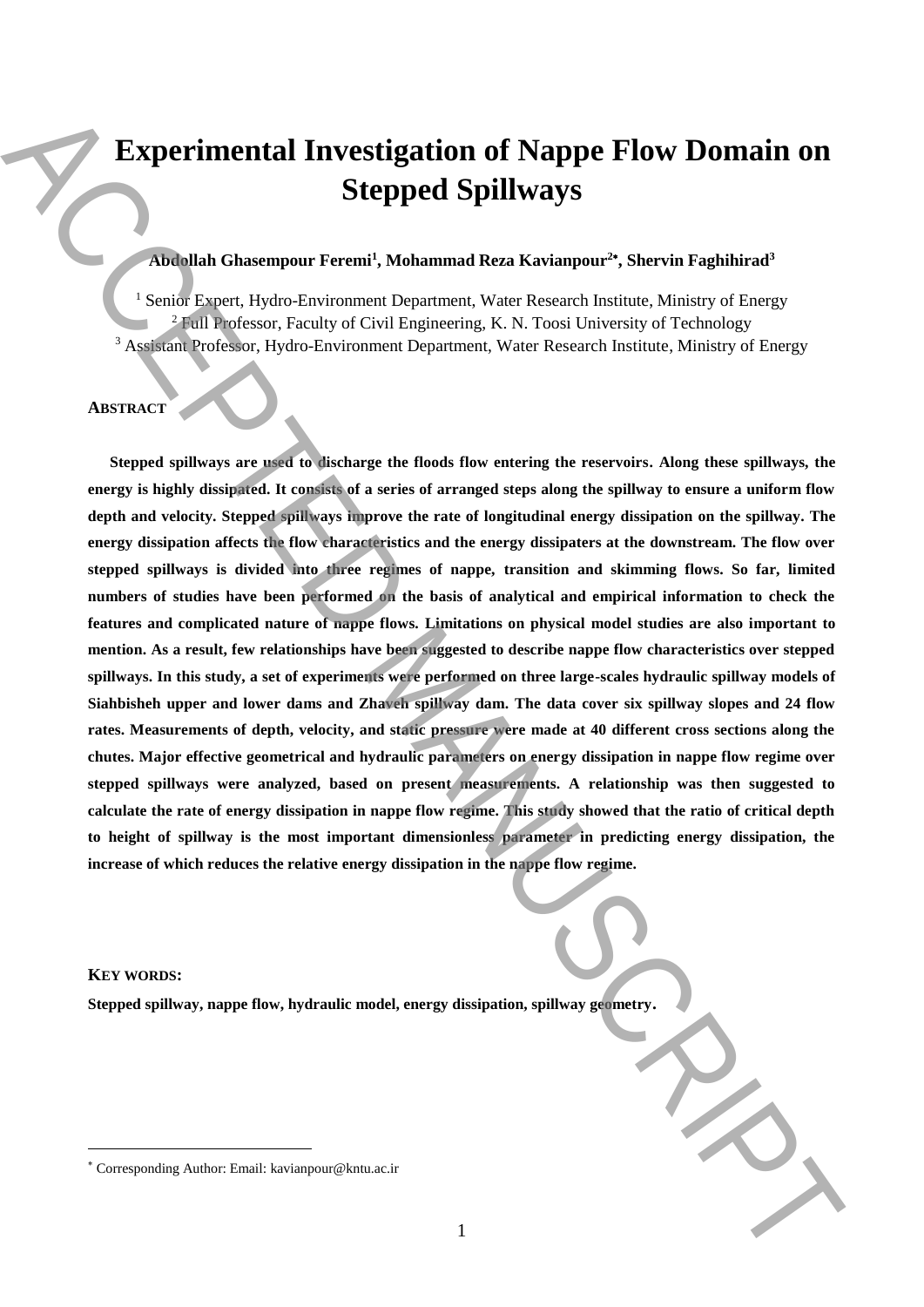#### **1. Introduction**

In this study, dependent variables are used to introduce dimensionless form of energy dissipation in stepped spillways. These variables are: height of step (h), step length (l), discharge per unit width (q), height spillway (vertical distance from the crest to the bottom of stilling basin) ( $H<sub>D</sub>$ ), acceleration due to gravity (g), number of steps (N), maximum head over spillway  $(H<sub>max</sub>)$ . Given that the flow is the free surface type and ignoring the effect of the Reynolds and Weber numbers, the relative energy dissipation is expressed in the following dimensionless equations:

$$
\frac{\Delta H}{H_{\text{max}}} = f\left(\frac{y_c}{Nh}, \frac{h}{i}, \frac{H_D}{y_c}\right) \quad \text{or} \quad \frac{\Delta H}{H_{\text{max}}} = f\left(\frac{y_c}{Nh}, \frac{h}{i}, \frac{H_D}{y_c}, N\right) \tag{1}
$$

The present study was carried out in the hydraulic laboratory of the Water Research Institute on three hydraulic models (Upper Siahbisheh Dam, Lower Siahbisheh and Zhaveh dams) and six spillways with six different slopes. The upper Siahbisheh spillway with three slopes, the lower Siahbisheh spillway with two slopes and the Zhaveh spillway with one slope are the physical models used in this research. Figure 1 shows Siahbished and Zhaveh models.



**Figure 1. lower Siahbisheh dam spillway (model D & E) and Zhaveh dam (model F)** 

#### **2. Methodology**

A literature review carried out on relative research, specifically on nappe flow regime in details. Zhang and Chanson (2016) investigated the development of a boundary layer on stepped overflows via a laboratory study. The results of their research showed that in stepped spillway with a steep slope of 1V:1H, the development of turbulent boundary layer occurs faster than smooth chute with the same discharge and slope [1]. Hasanalipour et al., (2019) tested four physical models on the spillway of the upper and lower Siahbisheh dam with scales of 1:15 and 1:20 and slopes of 18.44, 26.56, 74.29 and 38.81 degrees. Results show that in nappe flow regime, an increasing trend of pressure is observed from the heel to the edge of the step. This trend is gentle to the middle of the step, but continues to increase sharply. Also, in nappe flow regime, with increasing spillway slope, extreme pressures occur near the edge of the step [2].

#### **3. Results and Discussion**

The present research is based on physical model and laboratory results. Experiments were performed on six spillways with six different chute slopes and four discharges to measure hydraulic parameters and nappe flow profile. The results were analyzed and the effect of the geometric parameters (geometry, slope, height and length of the steps) was investigated. Nappe and transition flow regime have been recognized by observations and checked by previous results.

According to results, for spillway with a certain height and a specified number of steps (N), with decreasing  $\frac{H_D}{y_c}$ , the relative energy dissipation decreases. Figure 2 shows the variation of  $\frac{\Delta H}{H_{\text{max}}}$  in terms of  $\frac{y_c}{N!}$  $\frac{yc}{Nh}$ for different models.



# **Figure 2. Variation of**  $\frac{\Delta H}{H_{\text{max}}}$  in terms of  $\frac{y_c}{Nh}$  for different **models of the present study**

According to the dimensionless analysis, the proposed relationship to calculate the relative energy dissipation of nappe flow in stepped spillways was obtained by logarithmic method. The general relationship on relative energy dissipation was considered as follows:

$$
\frac{\Delta H}{H_{\text{max}}} = a \times \left(\frac{h}{l}\right)^b \times \left(\frac{H_D}{y_c}\right)^c \times \left(\frac{y_c}{N h}\right)^d \tag{2}
$$

where, a, b, c and d are unknowns, which are defined by optimization techniques, so that the final equation was determined as follows:

$$
\frac{\Delta H}{H_{\text{max}}} = 1.11 \times \left(\frac{h}{l}\right)^{-0.30} \times \left(\frac{H_D}{y_c}\right)^{-1.07} \times \left(\frac{y_c}{Nh}\right)^{-1.021} R^2 = (0.98) \quad (3)
$$

Equation (3) provides the relative energy